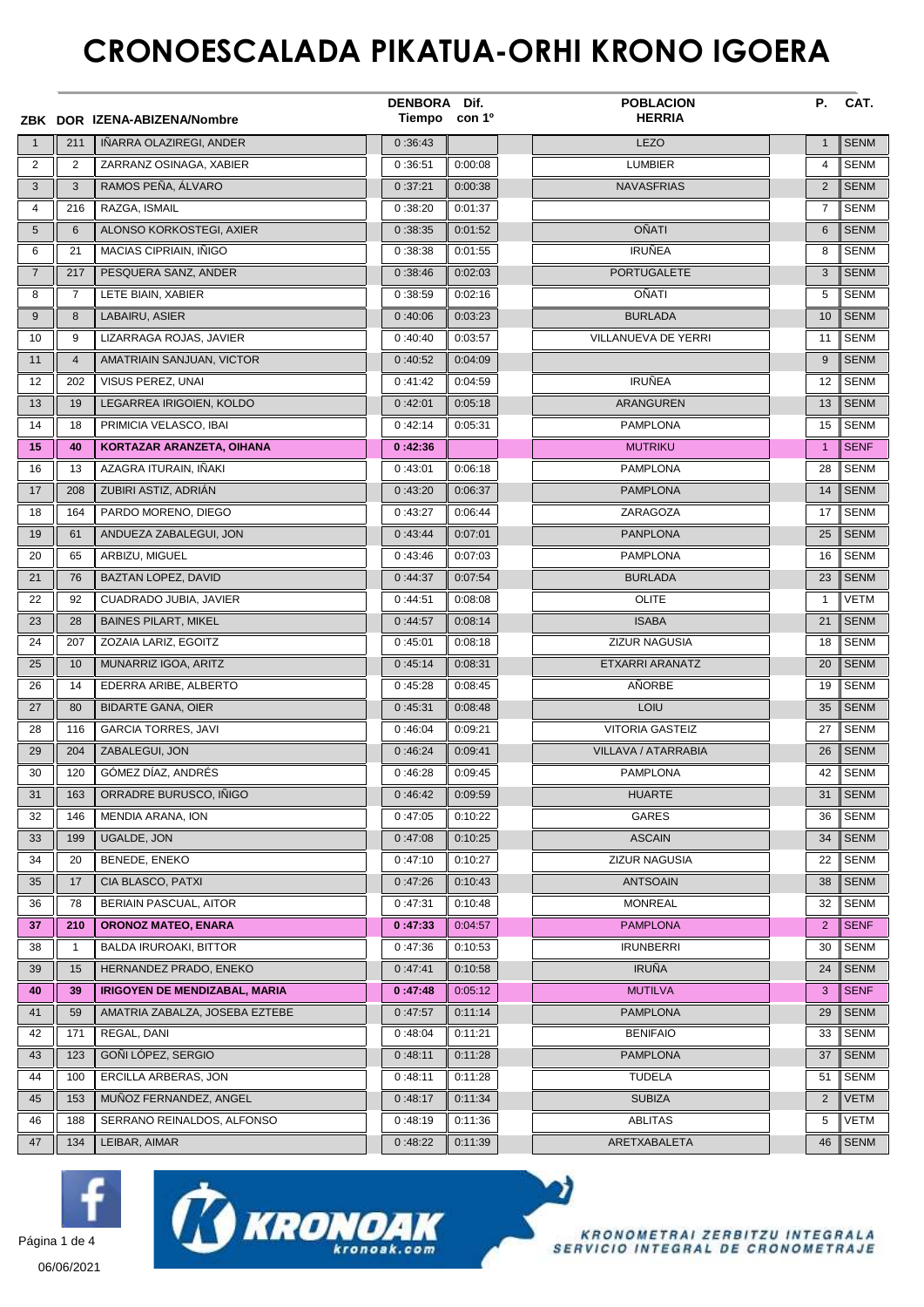|    |     | ZBK DOR IZENA-ABIZENA/Nombre      | DENBORA Dif.<br>Tiempo con 1 <sup>o</sup> |         | <b>POBLACION</b><br><b>HERRIA</b> | Р.             | CAT.        |
|----|-----|-----------------------------------|-------------------------------------------|---------|-----------------------------------|----------------|-------------|
| 48 | 161 | OLIVEROS SANZ, CARLOS             | 0:48:27                                   | 0:11:44 | BUÑUEL                            | 4              | <b>VETM</b> |
| 49 | 72  | AZURMENDI IRURTZUN, MIKEL         | 0:48:43                                   | 0:12:00 | <b>SEGURA</b>                     | 40             | <b>SENM</b> |
| 50 | 16  | MUNARRIZ IGOA, ARKAITZ            | 0:49:10                                   | 0:12:27 | ETXARRI ARANATZ                   | 44             | SENM        |
| 51 | 103 | ETAYO ARANA, SERGIO               | 0:49:11                                   | 0:12:28 | <b>ATARRABIA</b>                  | 41             | <b>SENM</b> |
| 52 | 218 | <b>FRAILE AZPEITIA, UXUE</b>      | 0:49:27                                   | 0:06:51 | <b>LERANOTZ</b>                   | $\mathbf{1}$   | <b>VETF</b> |
| 53 | 25  | ARMENDARIZ TIRAPU, IMANOL         | 0:49:34                                   | 0:12:51 | <b>MUTILVA</b>                    | 8              | <b>VETM</b> |
| 54 | 26  | GARZÓN MENDIZABAL, TEDY           | 0:49:47                                   | 0:13:04 | <b>UCAR</b>                       | 3              | VETM        |
| 55 | 176 | ROMERO URTASUN, JOSE              | 0:49:57                                   | 0:13:14 | <b>BARAÑAIN</b>                   | 48             | <b>SENM</b> |
| 56 | 205 | ZAMORA EGUARAS, JAVIER            | 0:50:11                                   | 0:13:28 | LUMBIER                           | 49             | SENM        |
| 57 | 126 | IZU DOMÍNGUEZ DE VIDAURRETA, IGOR | 0:50:13                                   | 0:13:30 | <b>MENDIGORRIA</b>                | 39             | <b>SENM</b> |
| 58 | 193 | TABAR MARTINEZ, EMILIO            | 0:50:14                                   | 0:13:31 | <b>ERAUL</b>                      | 9              | <b>VETM</b> |
| 59 | 138 | LOPEZ GASTEARENA, YERAI           | 0:50:17                                   | 0:13:34 | <b>LINTZOAIN</b>                  | 50             | <b>SENM</b> |
| 60 | 131 | LARUMBE FERNANDINO, TXUS          | 0:50:24                                   | 0:13:41 | <b>PAMPLONA</b>                   | 11             | <b>VETM</b> |
| 61 | 30  | LOPEZ IBORRA, JORGE               | 0:50:26                                   | 0:13:43 | <b>BARAÑAIN</b>                   | 54             | <b>SENM</b> |
| 62 | 86  | CAMPOS ALONSO, JAVI               | 0:50:56                                   | 0:14:13 | <b>BILBO</b>                      | 63             | SENM        |
| 63 | 56  | ALBIZU LOPETEGUI, JOSETXO         | 0:51:04                                   | 0:14:21 | <b>PAMPLONA</b>                   | 43             | <b>SENM</b> |
| 64 | 135 | LIZÁRRAGA PANIAGUA, EGOITZ        | 0:51:42                                   | 0:14:59 | <b>PAMPLONA</b>                   | 52             | <b>SENM</b> |
| 65 | 82  | BOLINAGA BERRIO-OTXOA, EDORTA     | 0:51:44                                   | 0:15:01 | <b>ARAMAIO</b>                    | 94             | <b>SENM</b> |
| 66 | 136 | LIZUNDIA LARIZ, JOSE              | 0:51:44                                   | 0:15:01 | <b>EIBAR</b>                      | 13             | VETM        |
| 67 | 213 | RODRIGUEZ ARANGOA, CARLOS         | 0:52:02                                   | 0:15:19 | <b>VILLAVA</b>                    | 6              | <b>VETM</b> |
| 68 | 23  | OCHOA URRUTIA, JAVIER             | 0:52:02                                   | 0:15:19 | <b>OTSAGABIA</b>                  | 53             | SENM        |
| 69 | 209 | ZUFIAURRE GARCIA, GAIZKA          | 0:52:10                                   | 0:15:27 | LIZARRA                           | 61             | <b>SENM</b> |
| 70 | 198 | UCAR SOLA, MIKEL                  | 0:52:15                                   | 0:15:32 | <b>ORKOIEN</b>                    | 58             | <b>SENM</b> |
| 71 | 69  | ARTIEDA GALDEANO, IGOR            | 0:52:19                                   | 0:15:36 | ETXARRI ARANATZ                   | $\overline{7}$ | <b>VETM</b> |
| 72 | 127 | JIMENEZ, CANDIDO                  | 0:52:20                                   | 0:15:37 | VILLAVA                           | 12             | VETM        |
| 73 | 64  | ARBELOA IBERO, MIGUEL             | 0:52:23                                   | 0:15:40 | <b>LOGROÑO</b>                    | 69             | <b>SENM</b> |
| 74 | 41  | <b>MENDIVI ARMENDARIZ, NURIA</b>  | 0:52:30                                   | 0:09:54 | <b>ORKOIEN</b>                    | $\overline{2}$ | <b>VETF</b> |
| 75 | 22  | MARCO ANDUEZA, EDUARDO            | 0:52:38                                   | 0:15:55 | <b>UZTARROZ</b>                   | 10             | VETM        |
| 76 | 102 | <b>ESLAVA ARCE. IMANOL</b>        | 0:52:38                                   | 0:15:55 | VILLAVA                           | 55             | <b>SENM</b> |
| 77 | 174 | RODRÍGUEZ CARRIÓN, PAULO CÉSAR    | 0:52:47                                   | 0:16:04 | <b>CALAHORRA</b>                  | 47             | <b>SENM</b> |
| 78 | 143 | MARCO VEINTIMILLAS, JON           | 0:52:52                                   | 0:16:09 | SARRIGUREN                        | 56             | <b>SENM</b> |
| 79 | 118 | GARMENDIA MIGUELTORENA, GABRIEL   | 0:53:02                                   | 0:16:19 | <b>AMAIUR</b>                     | 65             | <b>SENM</b> |
| 80 | 46  | <b>RUIZ, AMAIA</b>                | 0:53:06                                   | 0:10:30 | <b>ZIZUR MAYOR</b>                | $5^{\circ}$    | <b>SENF</b> |
| 81 | 200 | VALENCIA SALCEDO, ANDONI          | 0:53:19                                   | 0:16:36 | <b>PAMPLONA</b>                   | 71             | <b>SENM</b> |
| 82 | 97  | ELIZBURU OSACAR, FERNANDO         | 0:53:26                                   | 0:16:43 | <b>PAMPLONA</b>                   | 45             | <b>SENM</b> |
| 83 | 74  | BARASOAIN SOBRINO, MIGUEL         | 0:53:46                                   | 0:17:03 | <b>BIURRUN</b>                    | 59             | <b>SENM</b> |
| 84 | 66  | ARIZKUREN ESEBERRI, IÑAKI         | 0:53:54                                   | 0:17:11 | <b>BURLADA</b>                    | 60             | <b>SENM</b> |
| 85 | 152 | MUÑIZ RODRÍGUEZ, GUILLERMO        | 0:54:05                                   | 0:17:22 | CORNELLÀ DE LLOBREGAT             | 62             | <b>SENM</b> |
| 86 | 122 | GOÑI, IOAR                        | 0:54:07                                   | 0:17:24 | <b>ANTSOAIN</b>                   | 68             | <b>SENM</b> |
| 87 | 85  | CAMPEAN, RAUL DANIEL              | 0:54:15                                   | 0:17:32 | <b>MARCILLA</b>                   | 74             | <b>SENM</b> |
| 88 | 201 | VERA GONZÁLEZ, VÍCTOR             | 0:54:21                                   | 0:17:38 | <b>NOAIN</b>                      | 67             | <b>SENM</b> |
| 89 | 95  | DÍAZ BASTERRA, IÑIGO              | 0:54:26                                   | 0:17:43 | <b>ESTELLA</b>                    | 82             | <b>SENM</b> |
| 90 | 148 | <b>MILLAN, MOISES</b>             | 0:54:46                                   | 0:18:03 | <b>ALCORISA</b>                   | 15             | VETM        |
| 91 | 113 | <b>GARCÍA CERRO, ASIER</b>        | 0:54:59                                   | 0:18:16 | <b>BURLADA</b>                    | 64             | <b>SENM</b> |
| 92 | 172 | RESANO GARCÍA, RAUL               | 0:55:32                                   | 0:18:49 | SARRIGUREN                        | 66             | SENM        |
| 93 | 141 | MAIZA ESEVERRI, MIKEL             | 0:55:34                                   | 0:18:51 | <b>IRUÑEA</b>                     | 72             | <b>SENM</b> |
| 94 | 182 | SAN JULIAN RODRIGUEZ, PABLO       | 0:55:35                                   | 0:18:52 | <b>PUEYO</b>                      | 81             | <b>SENM</b> |
| 95 | 183 | SAN JULIAN RODRIGUEZ, OSCAR       | 0:55:37                                   | 0:18:54 | MUTILVA ALTA                      | 17             | <b>VETM</b> |
| 96 | 31  | <b>ARAKISTAIN JAUREGI, EDURNE</b> | 0:55:51                                   | 0:13:15 | <b>LEGORRETA</b>                  | $\overline{4}$ | <b>VETF</b> |
| 97 | 48  | SOLANO IRIARTE, GARBIÑE           | 0:55:55                                   | 0:13:19 | <b>BERRIOZAR</b>                  | 3              | <b>VETF</b> |







 $\bullet$ 

06/06/2021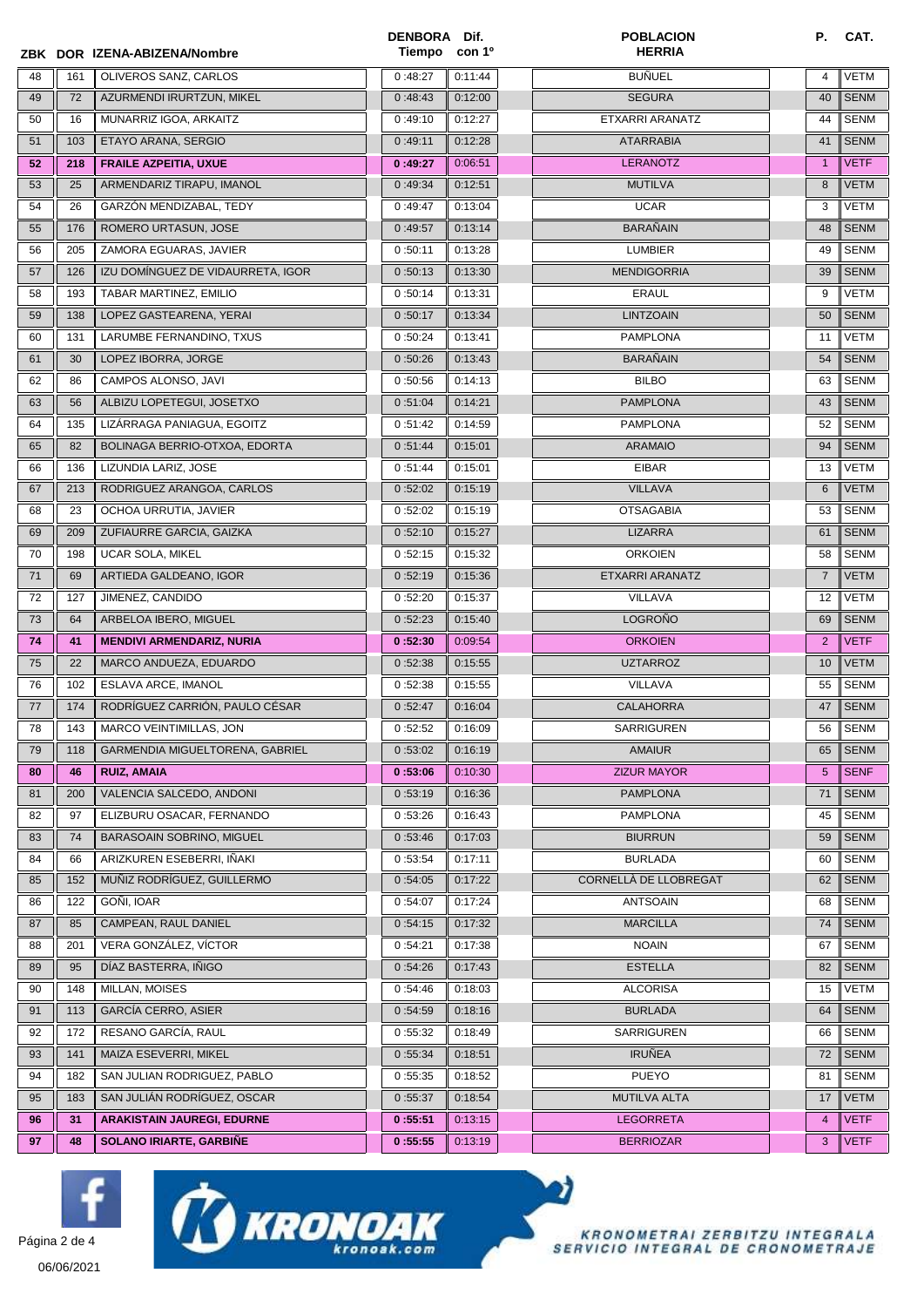|     |     | ZBK DOR IZENA-ABIZENA/Nombre     | DENBORA Dif.<br>Tiempo | con 1 <sup>o</sup> | <b>POBLACION</b><br><b>HERRIA</b> | Р.             | CAT.        |
|-----|-----|----------------------------------|------------------------|--------------------|-----------------------------------|----------------|-------------|
| 98  | 178 | SAAVEDRA ABAD, KIKE              | 0:55:59                | 0:19:16            | <b>ZIZUR MAYOR</b>                | 78             | <b>SENM</b> |
| 99  | 155 | MURUA, UNAI                      | 0:56:11                | 0:19:28            | <b>GASTEIZ</b>                    |                | <b>SENM</b> |
| 100 | 105 | EZCURRA OSES, OSCAR              | 0:56:22                | 0:19:39            | <b>ARTIKA</b>                     | 75             | <b>SENM</b> |
| 101 | 130 | LARUMBE FERNANDINO, JOSE JAVIER  | 0:56:24                | 0:19:41            | <b>PAMPLONA</b>                   | 14             | <b>VETM</b> |
| 102 | 49  | ZUNZARREN BERRADE, ALFONSO       | 0:56:47                | 0:20:04            | <b>HUARTE</b>                     | 26             | <b>VETM</b> |
| 103 | 58  | ÁLVAREZ GONZÁLEZ, JOSÉ ANTONIO   | 0:56:51                | 0:20:08            | <b>YESA</b>                       | 95             | <b>SENM</b> |
| 104 | 219 | LARRAYA OLORIZ, UNAI             | 0:56:54                | 0:20:11            | ARRE                              | 19             | <b>VETM</b> |
| 105 | 84  | CABODEVILLA RODRIGUEZ, GUILLERMO | 0:57:00                | 0:20:17            | <b>ARTAIZ</b>                     | 88             | <b>SENM</b> |
| 106 | 170 | REDONDO RUBERT, OSVALDO          | 0:57:05                | 0:20:22            | <b>ESLIDA</b>                     | 70             | <b>SENM</b> |
| 107 | 133 | LECHADO QUINTANA, JUANMA         | 0:57:17                | 0:20:34            | <b>PAMPLONA</b>                   | 87             | <b>SENM</b> |
| 108 | 106 | FERNANDEZ GALINDO, DIEGO         | 0:57:20                | 0:20:37            | <b>SARRIGUREN</b>                 | 86             | <b>SENM</b> |
| 109 | 12  | MARTINEZ MARTINEZ, DAVID         | 0:57:25                | 0:20:42            | ALMASSERA                         | 57             | <b>SENM</b> |
| 110 | 180 | SALABERRI CORONADO, JON          | 0:57:29                | 0:20:46            | <b>PAMPLONA</b>                   | 77             | <b>SENM</b> |
| 111 | 112 | <b>GARATE BIENZOBAS, AITOR</b>   | 0:57:31                | 0:20:48            | <b>PAMPLONA</b>                   | 98             | <b>SENM</b> |
| 112 | 52  | AGUINAGA ATIENZA, INIGO          | 0:57:46                | 0:21:03            | VILLAVA                           | 80             | <b>SENM</b> |
| 113 | 142 | MAÑA MARTINEZ, ALEX              | 0:57:47                | 0:21:04            | <b>BILBAO</b>                     | 79             | <b>SENM</b> |
| 114 | 139 | LUQUI IRIBARREN, FLORENCIO       | 0:58:05                | 0:21:22            | <b>BARAÑAIN</b>                   | 73             | <b>SENM</b> |
| 115 | 79  | BERUETE JIMÉNEZ, JON             | 0:58:21                | 0:21:38            | <b>BARAÑAIN</b>                   | 90             | <b>SENM</b> |
| 116 | 132 | LEBORÁN ALBERCA, RAFA            | 0:58:57                | 0:22:14            | <b>GETAFE</b>                     | 16             | <b>VETM</b> |
| 117 | 75  | BAREA CANALES, JOSÉ ANTONIO      | 0:59:13                | 0:22:30            | <b>SARRIGUREN</b>                 | 89             | <b>SENM</b> |
| 118 | 114 | GARCÍA DIEZ, PABLO               | 0:59:50                | 0:23:07            | <b>PAMPLONA</b>                   | 29             | <b>VETM</b> |
| 119 | 196 | TORRES CLEMENTE, XABIER          | 0:59:51                | 0:23:08            | <b>SARRIGUREN</b>                 | 96             | <b>SENM</b> |
| 120 | 99  | EQUIZA IBARRA, FERMIN            | 1:00:00                | 0:23:17            | <b>PAMPLONA</b>                   | 101            | <b>SENM</b> |
| 121 | 149 | MONTERO LLANOS, OSKAR            | 1:00:02                | 0:23:19            | <b>IMARCOAIN</b>                  | 23             | <b>VETM</b> |
| 122 | 184 | SANCHEZ-VALVERDE ERICE, IÑAKI    | 1:00:04                | 0:23:21            | <b>TABAR</b>                      | 83             | <b>SENM</b> |
| 123 | 173 | ROCA ZAFORAS, PEDRO              | 1:00:09                | 0:23:26            | <b>UTEBO</b>                      | 22             | <b>VETM</b> |
| 124 | 73  | BAÑEZ AYECHU, ALBERTO            | 1:00:11                | 0:23:28            | <b>IZAL</b>                       | 103            | <b>SENM</b> |
| 125 | 90  | CORROZA LAVIÑETA, JON            | 1:00:33                | 0:23:50            | <b>ARTICA</b>                     | 93             | <b>SENM</b> |
| 126 | 144 | MARTI AYERDI, JON                | 1:00:43                | 0:24:00            | <b>PAMPLONA</b>                   | 76             | <b>SENM</b> |
| 127 | 34  | DE CARLOS PEÑA, MARINA           | 1:01:07                | 0:18:31            | RINCÓN DE SOTO                    | $\overline{7}$ | <b>SENF</b> |
| 128 | 115 | <b>GARCÍA PORTAL, JAVIER</b>     | $\overline{1}$ :01:14  | 0:24:31            | <b>NOAIN</b>                      | 27             | <b>VETM</b> |
| 129 | 185 | SANZ, ENEKO                      | 1:01:15                | 0:24:32            | <b>ORKOIEN</b>                    | 20             | <b>VETM</b> |
| 130 | 151 | MORET FORT, MARIUS               | 1:01:23                | 0:24:40            | <b>ALCÀSSER</b>                   | 111            | <b>SENM</b> |
| 131 | 101 | ERRO GURBINDO, JOXELU            | 1:01:31                | 0:24:48            | ELTZABURU                         | 18             | <b>VETM</b> |
| 132 | 156 | NAVARRO CORPAS, NACHO            | 1:01:47                | 0:25:04            | CORELLA                           | 84             | SENM        |
| 133 | 67  | ARNEDILLO HIDALGO, JORGE         | 1:02:05                | 0:25:22            | RINCON DE SOTO                    | 30             | <b>VETM</b> |
| 134 | 81  | <b>BLANCO GALÁN, SERGIO</b>      | 1:02:09                | 0:25:26            | <b>ALCASSER</b>                   | 112            | <b>SENM</b> |
| 135 | 63  | ANTÓN ARRIAZU, MIKEL             | 1:02:43                | 0:26:00            | ZARAGOZA                          | 105            | <b>SENM</b> |
| 136 | 162 | OREJAS CEA. FERNANDO             | 1:02:45                | 0:26:02            | <b>PAMPLONA</b>                   | 25             | <b>VETM</b> |
| 137 | 50  | ACEVEDO RODRIGUEZ, MARCO         | 1:03:03                | 0:26:20            | <b>OLITE</b>                      | 107            | <b>SENM</b> |
| 138 | 206 | ZARANTON GUILLEN, ASIER UNAI     | 1:03:17                | 0:26:34            | <b>TXANTREA</b>                   | 102            | <b>SENM</b> |
| 139 | 150 | MORATO CASTILLO, ROBERTO         | 1:03:21                | 0:26:38            | <b>IRUÑA</b>                      | 110            | <b>SENM</b> |
| 140 | 128 | JURADO TORBISCO, JOSÉ MANUEL     | 1:03:44                | 0:27:01            | <b>ATARRABIA</b>                  | 31             | <b>VETM</b> |
| 141 | 190 | SOLA UGARTE, ERIZ                | 1:03:45                | 0:27:02            | PUENTE LA REINA                   | 97             | <b>SENM</b> |
| 142 | 108 | FERNÁNDEZ HERAS, JORGE           | 1:03:53                | 0:27:10            | <b>PAMPLONA</b>                   | 92             | <b>SENM</b> |
| 143 | 62  | ANTÓN ARRIAZU, IÑAKI             | 1:04:08                | 0:27:25            | <b>BARILLAS</b>                   | 104            | <b>SENM</b> |
| 144 | 110 | FERNÁNDEZ LÓPEZ, JESÚS           | 1:04:22                | 0:27:39            | <b>PAMPLONA</b>                   | 24             | <b>VETM</b> |
| 145 | 157 | OCHANDO LÓPEZ, ALEJANDRO         | 1:04:28                | 0:27:45            | <b>VALENCIA</b>                   | 91             | <b>SENM</b> |
| 146 | 94  | DEL RIO BAYONES, ALFREDO         | 1:04:54                | 0:28:11            | <b>HIRIBERRI</b>                  | 100            | <b>SENM</b> |
| 147 | 98  | ELIZBURU OSACAR, IGNACIO         | 1:05:16                | 0:28:33            | <b>PAMPLONA</b>                   | 99             | <b>SENM</b> |







 $\bullet$